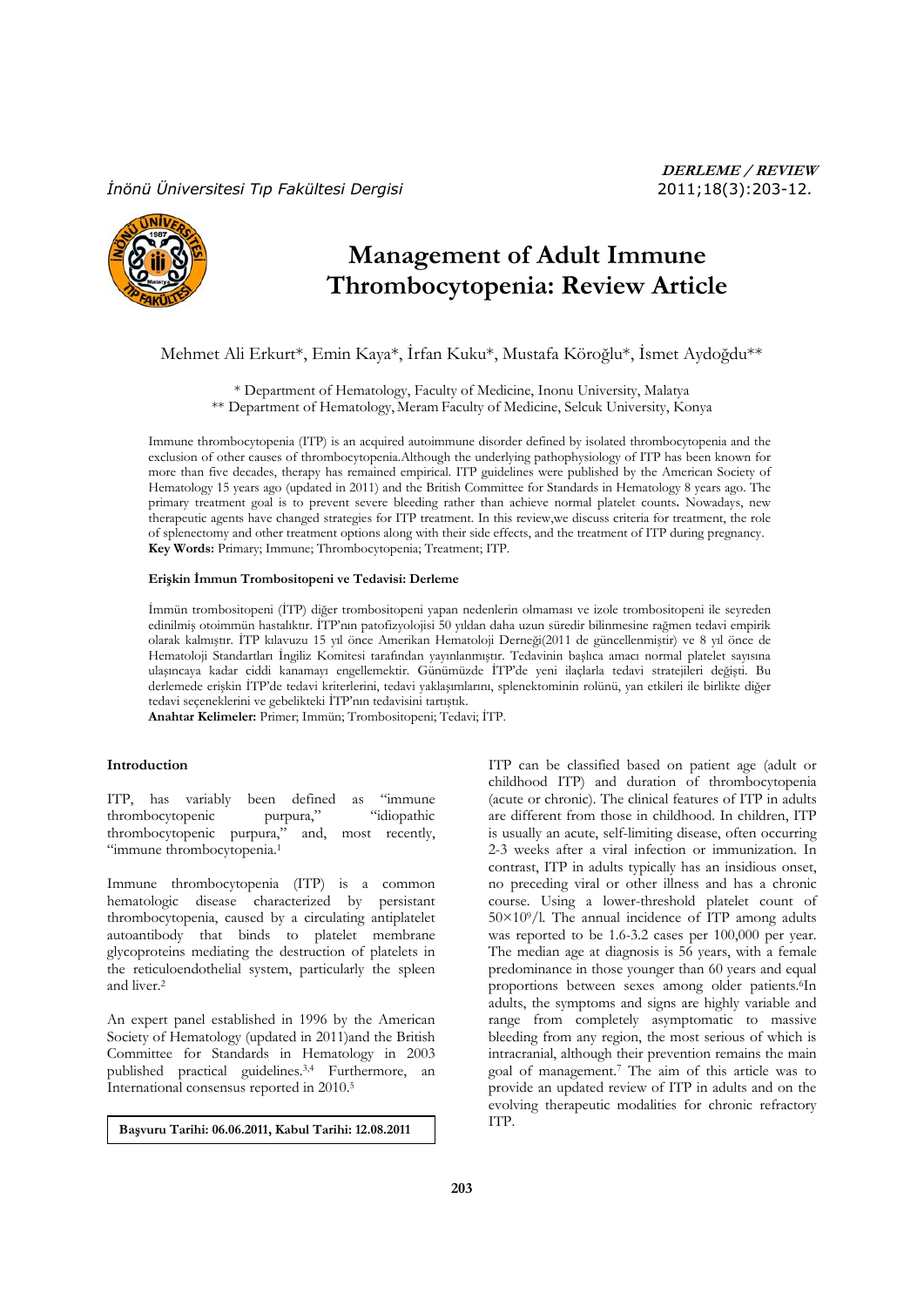# **Pathophysiology**

Pathophysiology of ITP, a disorder in which autoantibodies against cell-specific glycoproteins (GPIIb-IIIa, GPIb-IX and others) accelerate platelet destruction. These autoantibodies are produced by a limited number of B-cell clones. Platelet antibodies may also impair megakaryocyte development and platelet turnover. Thromobopoietin levels are normal or only moderate increased. Patients may show impaired immune regulation manifested by increased proliferation of helper T lymphocytes. Cytotoxic T lymphocytes from patients can lyse platelets in vitro. This mechanism may contribute to decreased platelet level.6 Polymorphisms in the Fcγ-RIIIa gene may correlate with response to certain forms of therapy and similar genetic approaches may help to identify subsets of patients that differ in their natural history and response to various interventions.8

#### **Diagnosis of immune thrombocytopenia**

An important component of patient management is accurate diagnosis, documenting that the patient has idiopathic rather than a secondary form of thrombocytopenia. For this reason a full history must be obtained. The patient should be questioned on the type of bleeding, attempting to distinguish platelet-type mucocutaneous bleeding from coagulation-type bleeding and assessing the severity, extent, and duration of bleeding. The history should be used to determine the presence of other medical disorders that may give rise to thrombocytopenia, recent transfusion, a history of excess alcohol consumption or a family history of thrombocytopenia. The presence of splenomegaly should be noted; if present it probably indicates a diagnosis other than ITP, since ITP is not typically associated with splenic enlargement.<sup>9</sup>Approximately 1% of patients have coexisting immune hemolytic anemia (Fisher-Evans syndrome) and a smaller percentage have immune neutropenia, which confer a less favorable prognosis. Up to  $5\%$  to  $10\%$  of patients eventually meet criteria for systemic lupus erythematosus or another cause of secondary immune thrombocytopenia. Myelodysplastic syndrome is a relatively common condition in elderly patients in which, like ITP, the marrow is typically hypercellular in conjunction with marked peripheral cytopenia.10

The three key diagnostic criteria for ITP are; (i) isolated thrombocytopenia with otherwise normal peripheral complete blood count and smear; (ii) absence of hepatosplenomegaly and lymphadenopathy on physical examination; and (iii) platelet response to classicITP therapy (usually intravenous immunoglobulin, IV anti-D, and possibly steroids). It is not necessary for the diagnosis of bone marrow examination.

In case with splenectomy planned and patients over the age of 60,bone marrow aspiration and biopsy can be done. There is no "gold standard" test that can reliably establish the diagnosis.1,5

Most ITP patients experience only minor bleeding symptoms, such as petechiae, epistaxis, and bruising. Severe bleeding events, such as intracranial hemorrhage, protracted epistaxis, hematuria, hemoptysis, and gastrointestinal bleeding are rare11 (Table 1).

**Table 1.** Characteristics of 168 patients with ITP as initial diagnosis.11

|                               | Female          | Male           | Total           |  |
|-------------------------------|-----------------|----------------|-----------------|--|
| $n(^{0}/_{0})$                | 115             | 53             | 168             |  |
|                               | $(68,4\%)$      | $(31,6\%)$     |                 |  |
| Median age                    | 35 (15-80)      | 31 (15-91)     | 33 (15-91)      |  |
| (range)                       |                 |                |                 |  |
| Platelets $(109/1)$ ,         | $7(1-132)$      | $7(1-99)$      | $7(1-132)$      |  |
| median (range)                |                 |                |                 |  |
| Hemoglobin                    | $12.1 \pm 2.2$  | $13.9 \pm 1.3$ | $12.6 \pm 2.3$  |  |
| $(g/dl)$ ,                    |                 |                |                 |  |
| $(\text{mean} \pm \text{SD})$ |                 |                |                 |  |
| Leucocyte                     | $11.3 \pm 21.5$ | $9.2 \pm 4.6$  | $10.7 \pm 18.1$ |  |
| $(10^9/1)$                    |                 |                |                 |  |
| $(\text{mean} \pm \text{SD})$ |                 |                |                 |  |
| $MVC$ $(f1)$                  | $81 \pm 8.2$    | 83±4,9         | 82±7,3          |  |
| $(\text{mean} \pm \text{SD})$ |                 |                |                 |  |
| Traumatic skin                | $7(6,5\%)$      | $6(12,5\%)$    | $13(8,4\%)$     |  |
| bleeding                      |                 |                |                 |  |
| Spontaneous                   | 41 (28,3%)      | 16             | 57              |  |
| skin bleeding                 |                 | $(33,3\%)$     | $(36.8\%)$      |  |
| Mucosal                       | 16(15%)         | 10             | 26              |  |
| bleeding                      |                 | $(20,8\%)$     | $(16.8\%)$      |  |
| Skin and                      | 31 (29%)        | 12(25%)        | 43              |  |
| mucosal                       |                 |                | (27.7%)         |  |
| bleeding                      |                 |                |                 |  |

# **Morbidity and mortality in adults with immune thrombocytopenia**

Morbidity and mortality in adult patients with ITP was rarely studied systematically. The several patient series reported in the literature comprise different types of patients, differ in follow-up, and therefore do not permit drawing conclusions on morbidity and mortality in the overall patient population with ITP. Most studies are primarily concerned with the success or failure of different therapies to increase platelet levels, which is a surrogate marker of morbidity. Moreover, although many studies address hemorrhagic events and deaths during follow-up, the complications of medical and surgical therapies of the disease have not been consistently taken into account, and therefore morbidity and mortality of ITP may have been underestimated.12,13 (Table 2).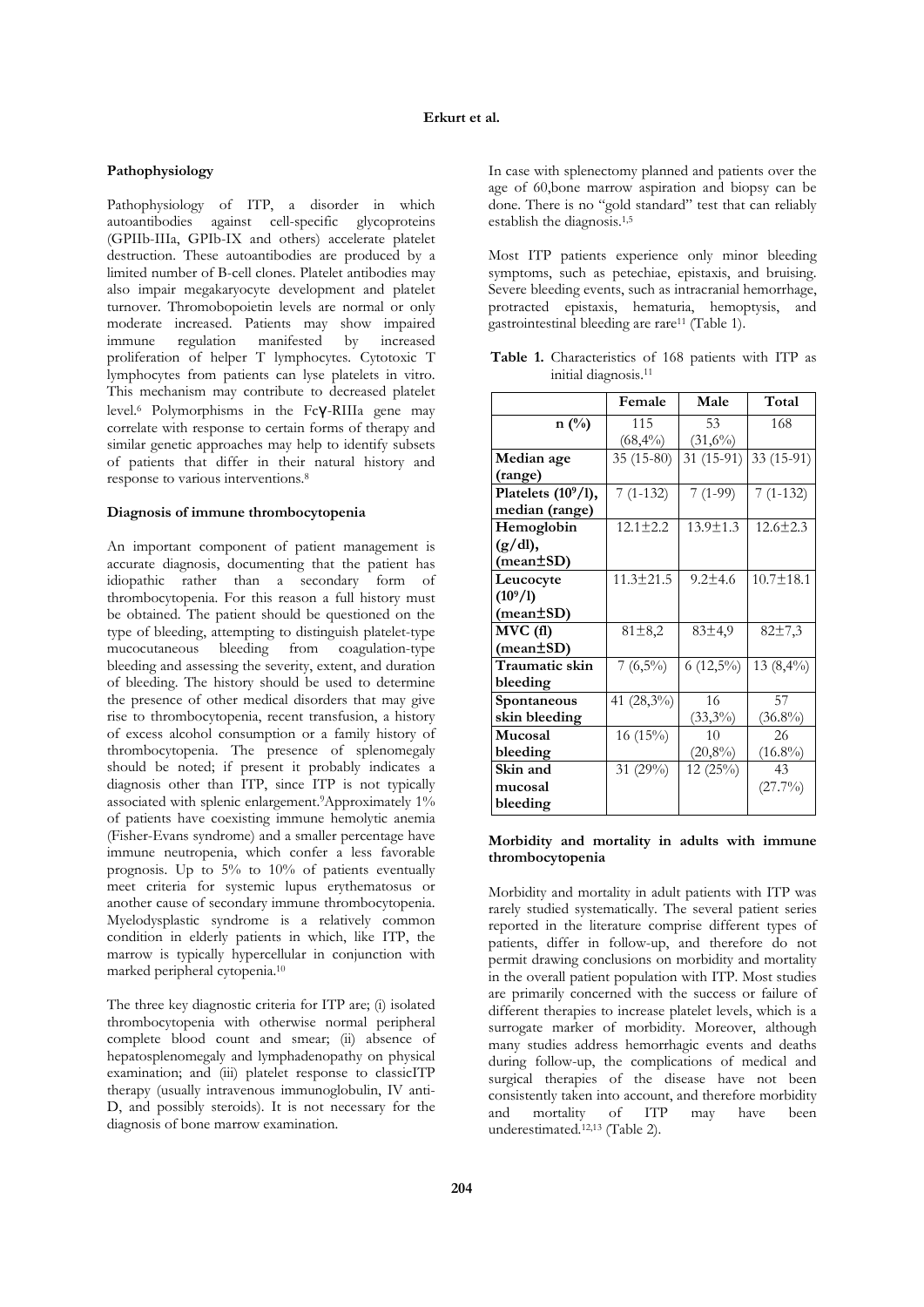# **Management of Adult Immune Thrombocytopenia: Review Article**

| Reference        | Patient accrual (years) design               | Number of<br>patients | <b>Median follow</b><br>up | Mortality related<br>to ITP $(\%$ |
|------------------|----------------------------------------------|-----------------------|----------------------------|-----------------------------------|
| Neylon et al.    | 1993-1999 Prospective study in a population- | 245                   | 60 months                  | 1.6                               |
|                  | based cohort                                 |                       |                            |                                   |
| Vianelli et al.  | 1963-1997 Retrospective bicentric cohort     | 310                   | 121 months                 | 0.3                               |
| Portielje et al. | 1974-1980 Retrospective monocentric cohort   | 138                   | 126 months                 | 4                                 |
| Pamuk et al.     | 1984-2000 Retrospective monocentric cohort   | 150                   | 30 months                  | $\Omega$                          |
| Zimmer et al.    | 1985-1994 Retrospective monocentric cohort   | 201                   | $1.7-84$ months            | 1.5                               |
| Bourgeois et al. | 1985-1994 Prospective monocentric cohort     | 183                   | 90 months                  | 1.6                               |
| Vianelli et al.  | 1959-2002 Retrospective multicentric cohort  | 402                   | 92 months                  | 0.7                               |
| Kumar et al.     | 1985-1998 Retrospective monocentric cohort   | 140                   | 37.5 months                | 2.9                               |
| Balague et al.   | 1993-2003 Prospective monocentric cohort     | 119                   | 33 months                  | 0.9                               |
| McMillan et al.  | 1986-1998 Prospective monocentric cohort     | 105                   | 142 months                 | 12                                |
| Kava et al.+     | 1994-2005 Retrospective monocentric cohort   | 168                   | 27 months                  | 0.006                             |

**Table 2.** Mortality of immune thrombocytopenia (ITP) in adults.13

+ This study has been added in the original table.

## **Management of immune thrombocytopenia**

The goal of management for ITP is to increase the platelet count and prevent serious hemorrhage, and at the same time minimizing treatment-related toxicity.

In generally, patients who have platelet counts greater than 30 x  $10^9$ /L with no bleeding require no treatment unless they have a particular risk, such as undergoing an invasive procedure. Treatment is suggested if platelets are less than 30 x  $10^9/L$  and/or any bleeding symptoms are presents that regardless of platelets count in ITP patients.1,4

## **First-line treatment Corticosteroids**

The conventional standard practice is to initiate treatment of ITP with oral prednisolone 1-2 mg/kg per day. Treatment regimens used, duration of full-dose treatment (3-4 weeks) and the mode of tapering (fast or slow), however, are diverse. A short-term response to corticosteroids is observed in approximately 65-85% of patients but only around 10-30% show a prolonged response.14 The appropriate dose of corticosteroids is uncertain and uncontrolled studies suggest that highdose intravenous methylprednisolone may induce a more rapid increase and is more effective than oral prednisone. Additionally, in ITP patients, oral highdose methylprednisolon treatment is more effective than the conventional dose of prednisolone in cases with bleeding and prior to emergent surgery where platelet number should be raised quickly.15,16 In a study of 95 previously untreated patients (adults and children), 4-day pulses were administered every 14 days for four cycles. Initial response rates were around 85%, with response maintained long term in 74.4% (lasting for a median of 8 months), and the treatment was well tolerated.17 Prednisone is usually given at 0.5 to 2 mg/kg/d until the platelet count increases (30-

 $50x10<sup>9</sup>/L$ , which may require several days to several weeks. To avoid corticosteroid-related complications, prednisone should be rapidly tapered and usually stopped in responders, and especially in non-responders after 4 weeks. Parenteral administration of high-dose methylprednisolone has been used in various regimens to treat patients failing first-line therapies, with 80% response rates. Administration of dexamethasone 40 mg/day for 4 days produced sustained response in 50% of newly diagnosed adults with ITP. Pulsed high-dose oral dexamethasone 40 mg/d for 4 days is an alternative to standard IV or oral methylprednisolone.5 ASH recommend longer courses of corticosteroids (eg, prednisone 1 mg/kg orally for 21 days then tapered off) over either shorter courses of corticosteroids (eg, dexamethasone 40 mg orally for 4 days). Because, this treatment provides a sustained response than others.1

## **Intravenous immunoglobulin**

The mechanisms of action of IVIG are complex and not clearly understood. Recent work has shown that IVIG slowed the antibody-coated platelet destruction by increasing the expression of inhibitory FcRγRIIb on splenic macrophages. Other mechanisms include the saturation of FcRn with IVIG, thereby increasing the clearance of autoantibodies.18In current practice the standard dose is 1 g/kg per day for one to two days. IVIG is effective in elevating the platelet count to more than 50×109/l in approximately 80% of patients. In more than half of responders, the platelet count becomes normal  $(>100\times10^{9}/l)$ . IVIg recipients are more likely to attain a platelet increase within 24 hours at a dose of 1  $g/kg$  (1-2 infusions over 2 days) compared with the historical treatment regimen (0.4 g/kg/d over 5 days).5Platelet counts may begin to increase after one day and usually reach peak levels within one week after treatment. However, response is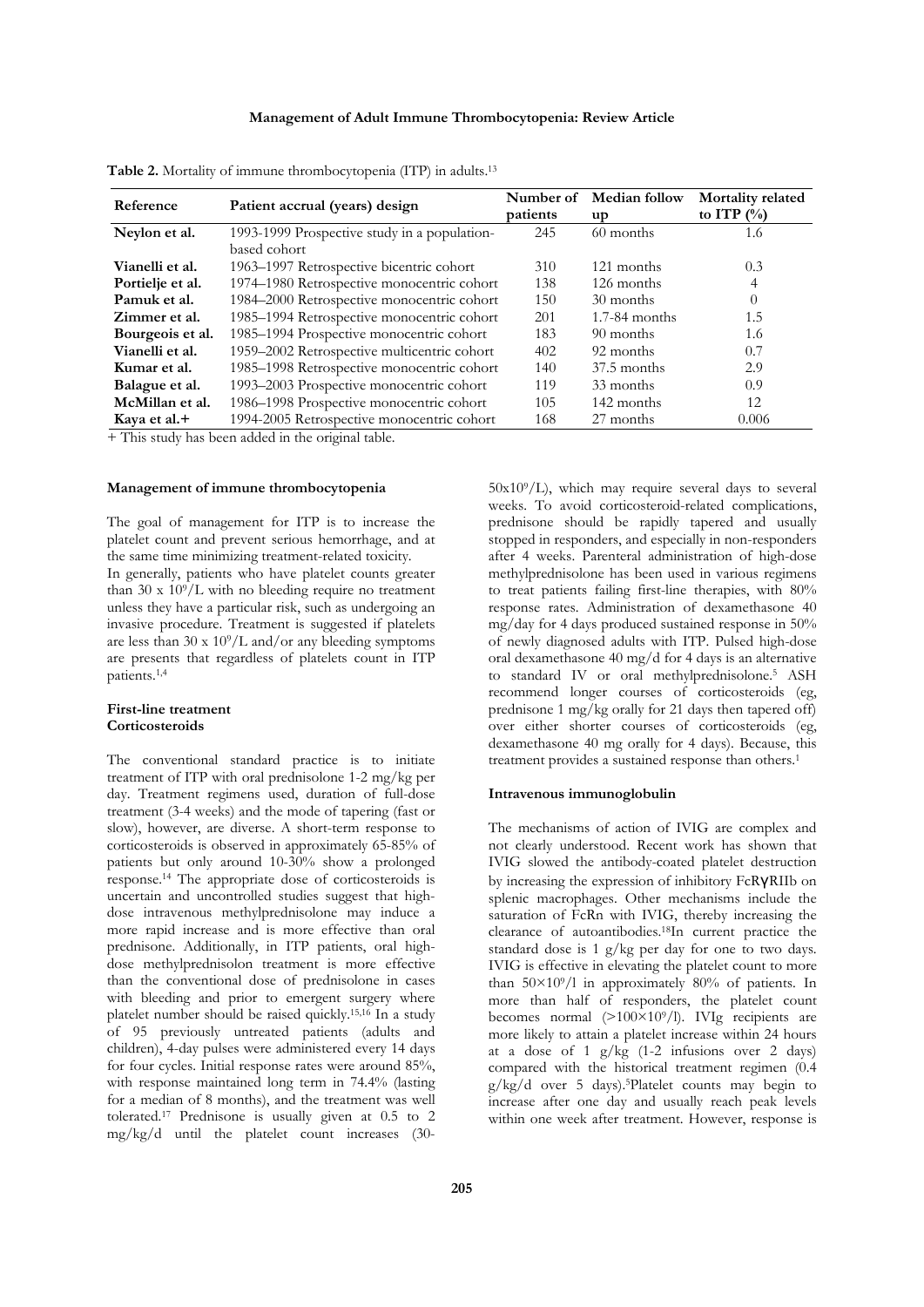generally transient, lasting no longer than 3-4 weeks, after which the platelet counts decrease to pretreatment levels. Thus, IVIG therapy is ideal when a rapid increase in platelet count is desired in patients with lifethreatening bleeding and can also be combined with steroids and platelet transfusions in these situations. IVIG is well tolerated but side effects include allergic reactions, fever, renal failure (with some sucrose-based formulations), headache, aseptic meningitis and thromboembolic events. The optimal dose and regimen are unclear.6

# **Anti-D**

Anti-D is recommended only in patients who are Rhpositive, negative direct antiglobulin test (DAT), and non splenectomized. It should be avoided in those with autoimmune hemolytic anemia, to avoid exacerbation of hemolysis.1 Anti-D is a polyclonal antibody against the Rho(D) blood antigen. More than 25 years ago studies demonstrated that Rh immune globulin infusion induced an increase in platelet count in Rh(D)-positive patients with ITP.There are no extensive studies regarding the mechanism of action of anti-D. A direct interaction with macrophage FcγRs, thereby hampering destruction of platelets, is probably involved and is in agreement with the fact that anti-D is not effective after splenectomy. Another effect might be the increased levels of inflammatory and other cytokines which may be observed immediately after anti-D infusion.<sup>6</sup>The response rate to intravenous antiD50 μg/kg was 70% in the largest series published to date. The increase in platelet count occurred after 72 hours and lasted more than 21 days in 50% of the responders. At doses of 75 μg/kg, anti-D not only increases the platelet count more rapidly, and for a longer duration compared with the standard dose of 50 μg/kg, but platelet responses within 24 hours occur in the majority of patients, faster than those that have been reported with corticosteroids and as fast as those reported with IVIG. Furthermore, anti-D infusions may be an effective maintenance treatment for nonsplenectomized patients with chronic ITP13. Premedication with paracetamol/acetaminophen, or corticosteroids is recommended to reduce the risk of fever/chill reactions especially with the higher dose.5

## **Second-line treatment Splenectomy**

Many years ago it was recognized that the spleen played a major role in the removal of damaged platelets and hence contributed to the deficiency of circulating platelets. Splenectomy is traditionally considered second-line treatment in adults with ITP in whom achieving a safe platelet count with initial prednisone therapy has failed. Generally accepted criteria for splenectomy include severe thrombocytopenia

 $\frac{(-10x10^{9}}{l})$ , high risk of bleeding with platelet counts less than  $30x10^9/1$ , or the requirement of continuous glucocorticoid therapy to maintain safe platelet counts. The results of splenectomy are better below the age of 40. The effectiveness and safety of splenectomy are confirmed by a high remission rate, and the general absence of haemorrhagic and infective complications.19 80% of patients respond to splenectomy, and response is sustained in 66% with no additional therapy for at least 5 years. Many patients without a complete response can still expect a partial or transient response. Approximately 14% of patients do not respond and approximately 20% of responders relapse weeks, months, or years later.<sup>5</sup>

Recent studies showed that laparoscopic splenectomy was as effective as conventional splenectomy for increasing the platelet count in patients with ITP. Although surgical time and anesthesia exposure time are longer, laparoscopic splenectomy offers a shorter hospital stay, earlier return of gastrointestinal function, less postoperative analgesia and smaller incisions.20,21

The major risk of splenectomy is bacterial sepsis, which occurs in <1% of adults with uncomplicated ITP. Immunization with polyvalent pneumoccocal*, Hemophilus influenzae* Type B, and quadrivalent meningococcal polysaccharide vaccines, depending on age and immunization history, should be given at least two weeks prior to splenectomy.22 The number of reports on splenectomy for ITP, across many decades and many countries with consistent results provides adequate evidence for its benefits and risks.23 (Table 3).

**Table 3.** Long-term outcomes following splenectomy: results of a systematic review of published case series.23

| <b>CR</b> (Complete remission)     | 3506/5087 (69%)  |
|------------------------------------|------------------|
| CR in case series with $\geq 5$    | 779/1159 (67%)   |
| years of follow-up                 |                  |
| <b>Relapse following CR</b>        | 15%              |
| Surgical complications<br>(Death)  |                  |
| Laparotomy                         | 48/4955 (1.0%)   |
| Laparoscopy                        | $3/1301$ (02%)   |
| Surgical complications<br>(Others) |                  |
| Laparotomy                         | 318/2465 (12.9%) |
| Laparoscopy                        | 88/921 (9.6%)    |

# **Rituximab**

Rituximab, a monoclonal anti-CD20 antibody that induces transient depletion of B cells, was originally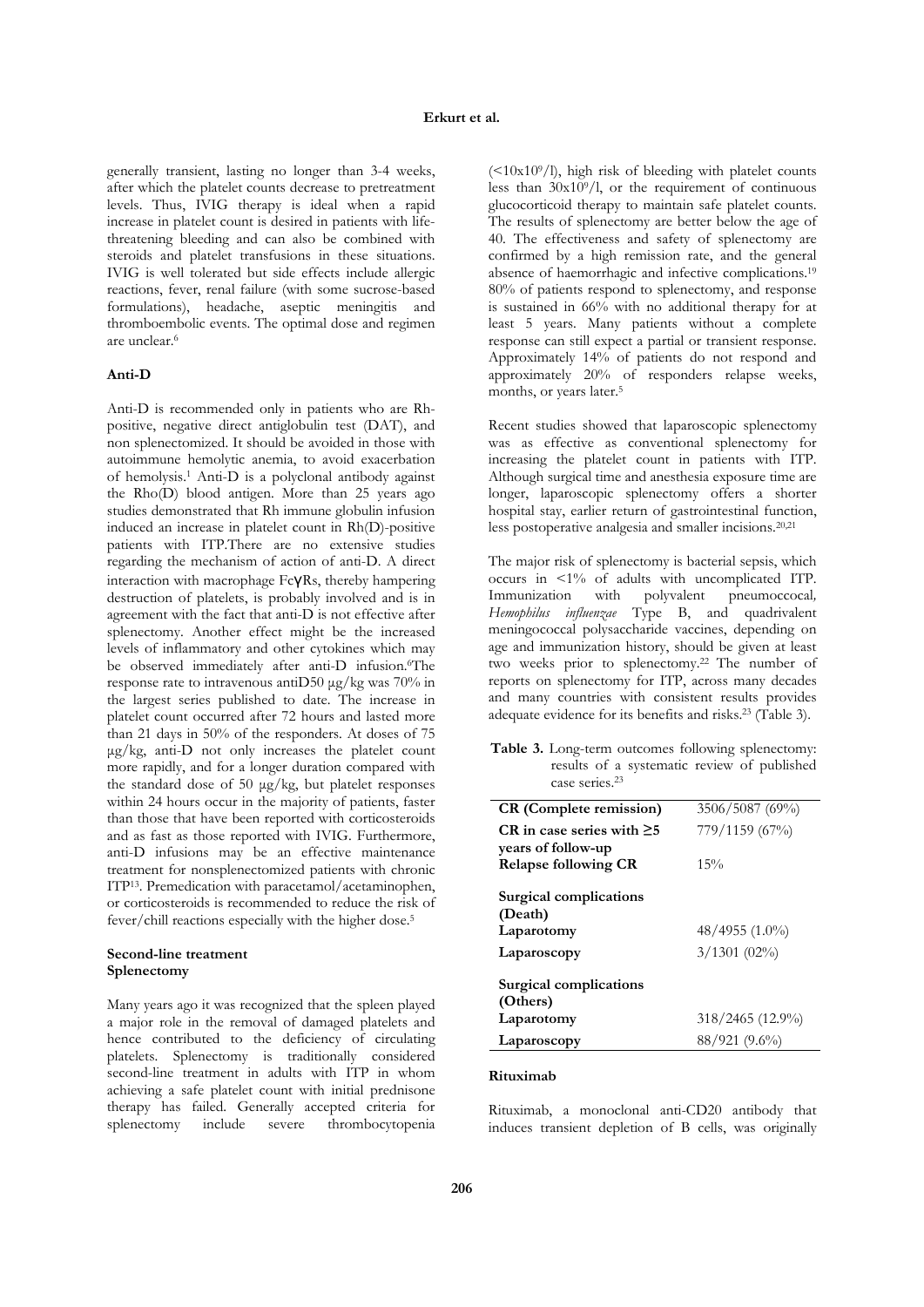introduced for the treatment of non-Hodgkin lymphoma and is now emerging as an effective and relatively safe therapeutic option for patients with refractory ITP. New insights into the mechanism underlying response to rituximab in ITP indicate that, in parallel with B-cell depletion, significant changes occur in the T-cell compartment in patients who respond to rituximab with an increase in platelet count but not in the nonresponders. One important caution is that the optimal dosing regimen for rituximab in ITP has never been formally established. Rituximab is given as an intravenous infusion of 375 mg/m2 weekly for four doses (days 1, 8, 15 and 22) in most studies. However, the optimal dose, frequency of administration and duration of treatment remain unclear.24,25

In a large, systematic review of the efficacy and safety of rituximab treatment in 313 patients with ITP, 62.5% of patients had a platelet response (platelet count ≥50x109/l). A complete response (platelet count  $>150x10<sup>9</sup>/l$ ) occurred in 46.3%, and a partial response (platelet count 50-150x109/l) in 24%. Preliminary data available in abstract form indicated that approximately 1/3 of the complete responders following initial therapy remained in remission for more than 1 year and around half of these patients continued their response for at least 5 more years. However, this finding derives from uncontrolled studies that also reported significant toxicities, including death in 2.9% of cases. These data suggest that providers should avoid indiscriminate use of rituximab and that randomized, controlled trials of rituximab for ITP are urgently needed.26 Responses generally occur after 1 to 2 weeks to 6 to 8 weeks and last from 2 months in partial responders to 5 years or longer in 15% to 20% of initially treated patients. Most patients with a durable (>1 year) complete response will respond to repeat treatment if they relapse.5 Zajaet al reported that dexamethasone plus rituximab was an effective salvage therapy in 56% of patients refractory to dexamethasone. The combination of dexamethasone and rituximab improved platelet counts compared with dexamethasone alone. Combination therapy may represent an effective treatment option before splenectomy. <sup>27</sup> Progressive multifocal leukoencephalopathy has recently appeared as a complication of rituximab treatment; reports suggest this complication is rare in patients with ITP treated with rituximab. Rituximab may be suggested for patients at risk of bleeding who have failed one line of therapy such as corticosteroids, IVIg, or splenectomy.1

## **TPO mimetics**

Recent studies have provided evidence that the pathophysiology of ITP is more complex, and impaired platelet production has emerged as one of the mechanisms contributing to thrombocytopenia. On

these grounds, second-generation thrombopoietic agents have been used in clinical trials to stimulate platelet production in ITP patients who are not responsive to standard treatments. These new molecules bear no structural resemblance to thrombopoietin (TPO) but still bind and activate the TPO receptor. Studies were completed for two TPO receptor agonists: romiplostim (formerly AMG 531) and eltrombopag (formerly SB497115). Romiplostim is a recombinant protein defined as a peptibody. Results of phase I-II trials published recently demonstrated that romiplostim given as a weekly subcutaneous injection  $(0.2-10 \text{ kg/kg})$  for 1-6 weeks resulted in doubling of platelet counts and with an increase to  $> 50 \times 10^9/\text{L}$  in most treated patients with minimal adverse effects. Eltrombopag is an orally available, small organic compound. In a randomized, double-blind, placebocontrolled phase III trial, ITP patients were given daily oral treatment with placebo or eltrombopag 50 mg. Platelet responses were observed in 59% of eltrombopag-treated patients and in 16% of patients in the placebo arm. No significant adverse events were observed.28 Phase III trials in patients with severe and refractory chronic ITP indicated that treatment with romiplostim results in a platelet count of  $\geq 50 \times 109$ /L in approximately 80% of patients. 88% of nonsplenectomised and 79% of splenectomised patients achieved the target range of 50–200×109/L for at least 4 weeks.29 Other thrombopoietic agents in development, such as AKR-501 (formerly YM 477), appear promising in healthy volunteers. Ongoing phase III clinical trials will reveal the potential of these agents in the management of ITP prior to splenectomy and for long-term maintenance therapy, as well as their relative benefit compared with standard of care treatment.<sup>28</sup>

### **Treatment of chronic refractory ITP**

Patients can be defined as chronic refractory ITP if splenectomy fails and the patients require additional therapy. About 20-30% of adult patients with ITP may belong to this category. The goals of therapy for refractory ITP are clearly different from those for patients at initial presentation because the chance of inducing a durable, complete, and sustained remission is much lower. The objective of treatment for patients with refractory ITP is to achieve stable adequate platelet counts ( $>$ 20 to 30 x 10<sup>9</sup>/l) while minimizing the adverse side effects of medication.<sup>1,5</sup>

# **Cyclophosphamide and azathioprine**

Response rates to these two immunosuppressive agents are similar. They reduce the number of T and B lymphocytes and suppress their function. They are often administered orally to the refractory ITP patient together with steroids. Response rates are about 50%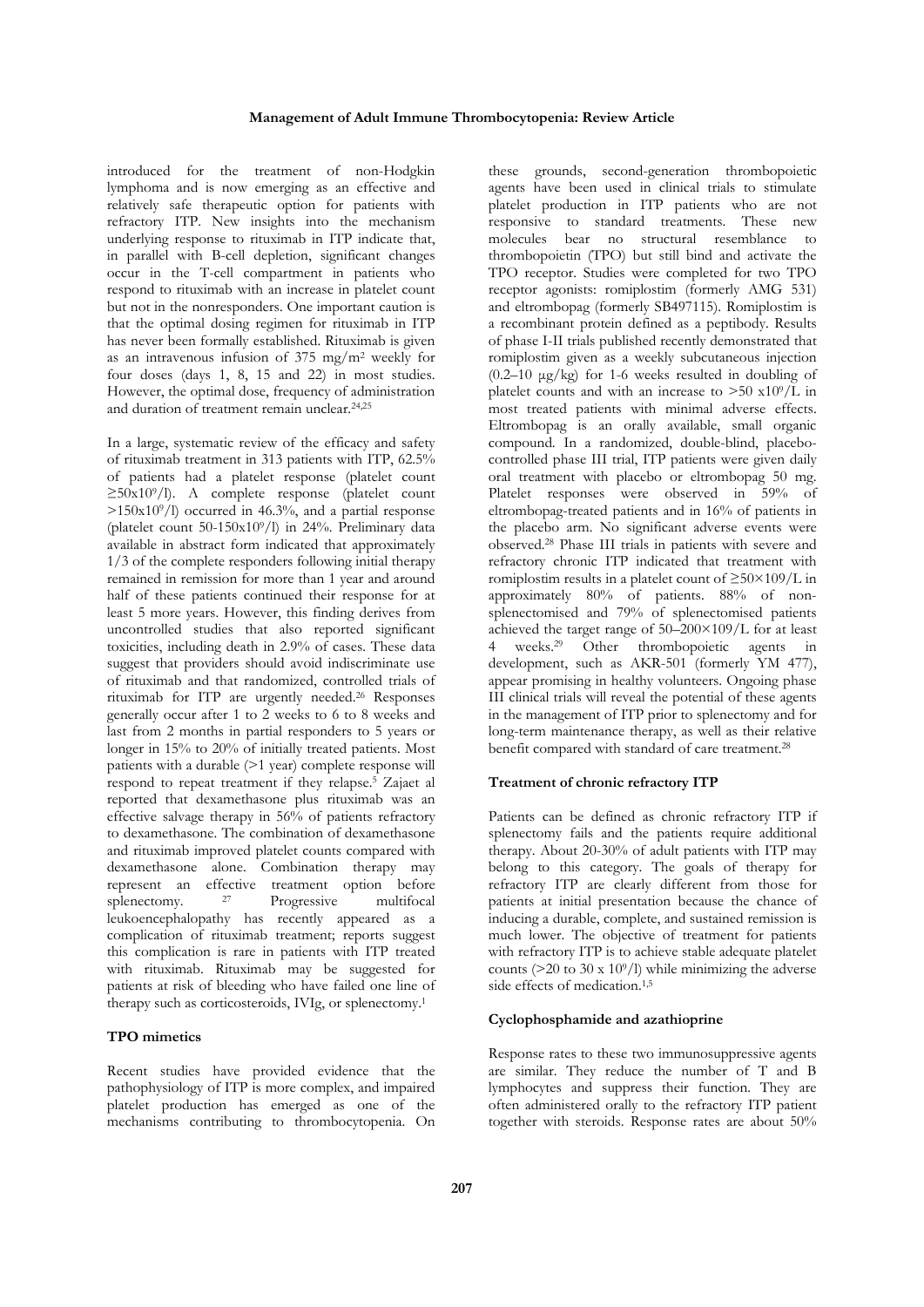with perhaps a third achieving full longstanding remission. Oral cyclophosphamide 2 mg/kg has a response time of 2±8 weeks. Pulse intravenous cyclophosphamide therapy  $(1\pm 1.5 \text{ g/m}^2)$  was also used in patients with refractory ITP and may be of value in elderly patients in whom the long-term risk of malignancy and sterility are less of a concern than in younger patients, as well as in those for whom splenectomy is a high-risk procedure. In vivo, azathioprine is almost completely converted, albeit not instantaneously, to 6-mercaptopurine, resulting in a steady slow action. If azathioprine therapy is selected, a starting dose of 150 mg/day in adults is reasonable and a trial of at least 4 months is recommended since responses are often delayed. The combination of azathioprine and oral corticosteroids may be synergistic and azathioprine therapy may allow a reduction in the dose of corticosteroids. As with cyclophosphamide, the known complications of this drug should be anticipated and monitored.30

### **Cyclosporin A**

Cyclosporine A (CyA) suppresses the T-cell function, inhibits antigen-induced activation of CD4+ T lymphocytes and the production of interleukin 2 and other cytokines. Recently prospective studies including six to 20 patients mostly splenectomized, confirmed that cyclosporine could be useful in refractory patients. An overall response was observed in 45-84% and a sustained response after cessation of the treatment in 24% of patients with a follow-up period of 6-48 months. The frequency of initial response appeared similar for splenectomized and nonsplenectomized patients, but a randomized study reported that the response in nonsplenectomized patients was frequently transient and nine of the 10 nonsplenectomized patients ultimately underwent splenectomy. In this study, 30% of the patients discontinued cyclosporine because of side effects, mainly hypertension, severe headache and muscle pain. These data suggest that cyclosporine treatment does not avoid the need for splenectomy in chronic ITP. A sustained response can be obtained in splenectomized patients but treatment toxicity must be considered.12 Emilia et al. reported the results of longterm treatment with CyA (median, 40 months) and follow-up (median, 36.8 months) in 12 adult patients with resistant ITP.CyA used in relatively low doses (2.5- 3 mg/kg of body weight per day) led to clinical improvement in 10 patients (83.3%). Five had a complete response  $(41.1\%)$ , 4 complete response to maintenance therapy (33.3%), and one partial response (8.3%). Two patients had no response. Most patients with a response (60%) had a long-term remission (mean, 28.6 months) after discontinuation of CyA. One patient had a relapse of ITP 4 years after CyA therapy was stopped. Side effects were moderate and transient,

even in patients dependent on continued CyA treatment.31

#### **Mycophenolate mofetil**

Mycophenolate mofetil (MMF) is a purine nucleotide synthesis inhibitor initially developed to prevent acute rejection of solid organ transplants. It is now widely used for the treatment of autoimmune diseases. Uncontrolled prospective studies including six to 21 patients have controlled effectiveness of MMF in patients with chronic ITP. A response was observed in 39-83% of patients and the treatment was well tolerated. The response, however, was sustained after cessation of the treatment in only three cases, with a follow-up period of 6 months. The overall findings suggested that MMF could be used as a second-line agent for the treatment of refractory patients with good tolerance. The ability of the treatment to yield sustained response after its interruption remains unknown.32,33,34

## **Danazol and dapsone**

Only few studies with limited patient populations were conducted and the published results may probably not apply to refractory patients. In their extensive review of literature published from 1966 to 2003 addressing the treatment of ITP patients refractory to splenectomy, Vesely et al. found 11 articles reporting 90 patients treated with danazol who were eligible according to the methodology of their study. Fifty-nine percent of the patients attained a platelet count of 50x109/l and 71% attained  $30x10<sup>9</sup>/l$ , but no information was given concerning the long-term outcome. There was only one complete response, defined as a normal platelet count that was maintained while the patient received no treatment for at least 3 months and through followup.35 The response rates to dapsone may be similar to those for danazol but the number of uncontrolled retrospective studies reported is smaller. It is likely that many patients included in the retrospective studies that focus on treatment of ITP with dapsone and danazol did not have severe ITP. The rate of response with these two drugs in refractory patients may have been overestimated. The response seems to be dependent on continuation of the treatment and the response rate was lower in splenectomized patients and in patients with very low platelet counts.36,37

#### **Alkoloids**

Vinca alkaloids (vincristine and vinblastine) stimulate thrombocytopoiesis and suppress humoral and cellular immunity. Recenty published studies suggest that vinca alkaloids may produce a transient increase in platelet counts lasting 1 to 3 weeks in two thirds of patients, but a sustained normal platelet count occurs in fewer than  $10\%$  of patients.<sup>38,39</sup>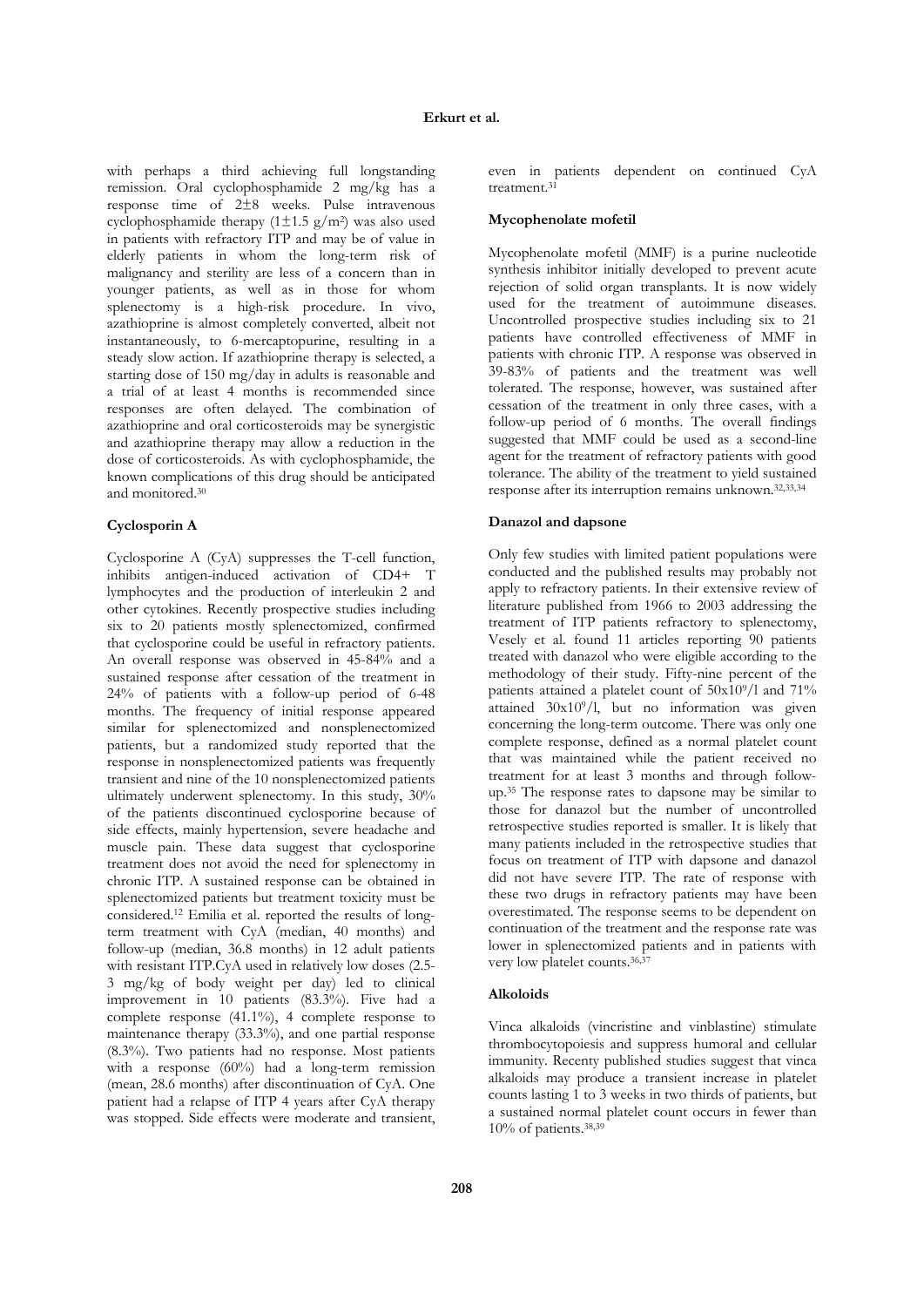#### **High-dose cyclophosphamide**

High-dose cyclophosphamide therapy is administered 1.0-1.5  $g/m^2$  at 4-week intervals. Therapy should be stopped if there is no response after two courses and responding patients should receive at least three courses even if the platelet count has normalized. A high fluid intake is mandatory (3-4 liters daily, either orally or intravenously, during therapy and for at least 3 days afterwards). Frequent blood counts are required during the first two weeks and at least weekly thereafter because neutropenia is common.40

#### **Interferon**

Several case series have shown that 25% of patients with refractory ITP achieved a platelet count greater than 100 x  $10^9$ /L for 1 week to 7 months following short-course interferon therapy.<sup>2,3</sup> The rationale was that this therapy might modulate the effector B cells involved in the autoimmune process and alter the macrophage behavior responsible for platelet destruction. In a prospective study of 21 splenectomized adults with refractory ITP, complete responses occurred in only 2 patients, and transient responses in 8 patients. The median time to reach maximal platelet count was 5 weeks, with a range of 1 to 30 weeks. One partial responder was retreated at relapse and achieved a complete response of more than 24 months.<sup>41</sup>

#### **Combination chemotherapy**

The use of aggressive lymphoma-like chemotherapy regimens for chronic refractory ITP was reported.Immune thrombocytopenic purpura was associated with Hodgkin disease in one case and with chronic lymphocytic leukemia in another. All 12 patients had a history of prior treatment with corticosteroids and all had undergone splenectomy. The duration of thrombocytopenia ranged from 5 to 110 months and all patients had platelet counts of less than  $5 \times 10^9$ /L unless they were receiving some form of platelet-enhancing therapy. The chemotherapy regimen consisted of up to 6 cycles of cyclophosphamide and prednisone plus one or more other agents (vincristine, procarbazine, and/or etoposide). Seven patients had a complete response, which was sustained in 4 patients for 60 to 150 months, and 2 had a partial response.42

## **Alemtuzumab**

Alemtuzumab is a humanized monoclonal antibody against CD52, a molecule expressed by both B and T lymphocytes. In one study, 124 treated 6 patientswith refractory ITP (3 patients had an underlying lymphoproliferative disease). A response occurred in 4 of 5 patients available for assessment and in 3 of these; the response lasted more than 4.9 months. In most patients, between 4 and 6 weeks were needed for a response to occur. Adverse effects were notable and included rigors and fever during the infusion and marked lymphopenia  $(\leq 0.1 \times 10^9)$  in all patients treated. Worsening of thrombocytopenia was noted in 2 patients during therapy. A more recent study investigated the use of Alemtuzumab in patients with various cytopenias. A response was obtained in 15 and was maintained in 6 patients at the expense of notable adverse effects.42

# **H. pylori Eradication**

The pathogenetic mechanisms underlying the relationship between *H. pylori* infection and ITP are still to be elucidated, but some data suggest that the effect of bacterium eradication may depend on genetic factors of the host, country-related factors, or *H. pylori* strains.43In the last few years, several studies, primarily from Italy and Japan, found that the eradication of *H. pylori* in infected patients with chronic ITP led to a substantial and persistent increase in platelet count in more than half of treated patients.<sup>44,45</sup> However, a recent prospective study in the United States showed no increased incidence of *H. pylori*in ITP patients and no platelet response after its eradication.46

Characteristics of the treatments used in chronic ITPare shown on Table 4.

## **Hematopoietic stem cell transplantation**

Remissions have been induced in some patients with chronic refractory ITP using autologous or allogeneic hematopoietic stem cell transplantation. However, potentially fatal toxicities such as neutropenic fever, cerebral hemorrhage, andsepticemia may ocur.5

## **Immune thrombocytopenia in pregnancy**

The American Society of Hematology (ASH) and British Committee for Standards in Hematology (BCSH) guidelines indicate that at platelet counts below  $70\times10^{9}/1$  or  $80\times10^{9}/1$ , respectively, causes of thrombocytopenia other than gestational thrombocytopenia other than thrombocytopenia should be considered. The ASH guidelines indicate that for severe thrombocytopenia or thrombocytopenic bleeding in the third trimester, intravenous immunoglobulin is an appropriate first-line agent. No consensus was reached concerning the use of intravenous immunoglobulin or corticosteroids as firstline therapy at other gestational periods. Splenectomy is considered acceptable for patients with refractory ITP and severe thrombocytopenia with bleeding only in the second trimester. Laparoscopic splenectomy can be safely performed during pregnancy. The BCSH guidelines are consistent with contemporary practice in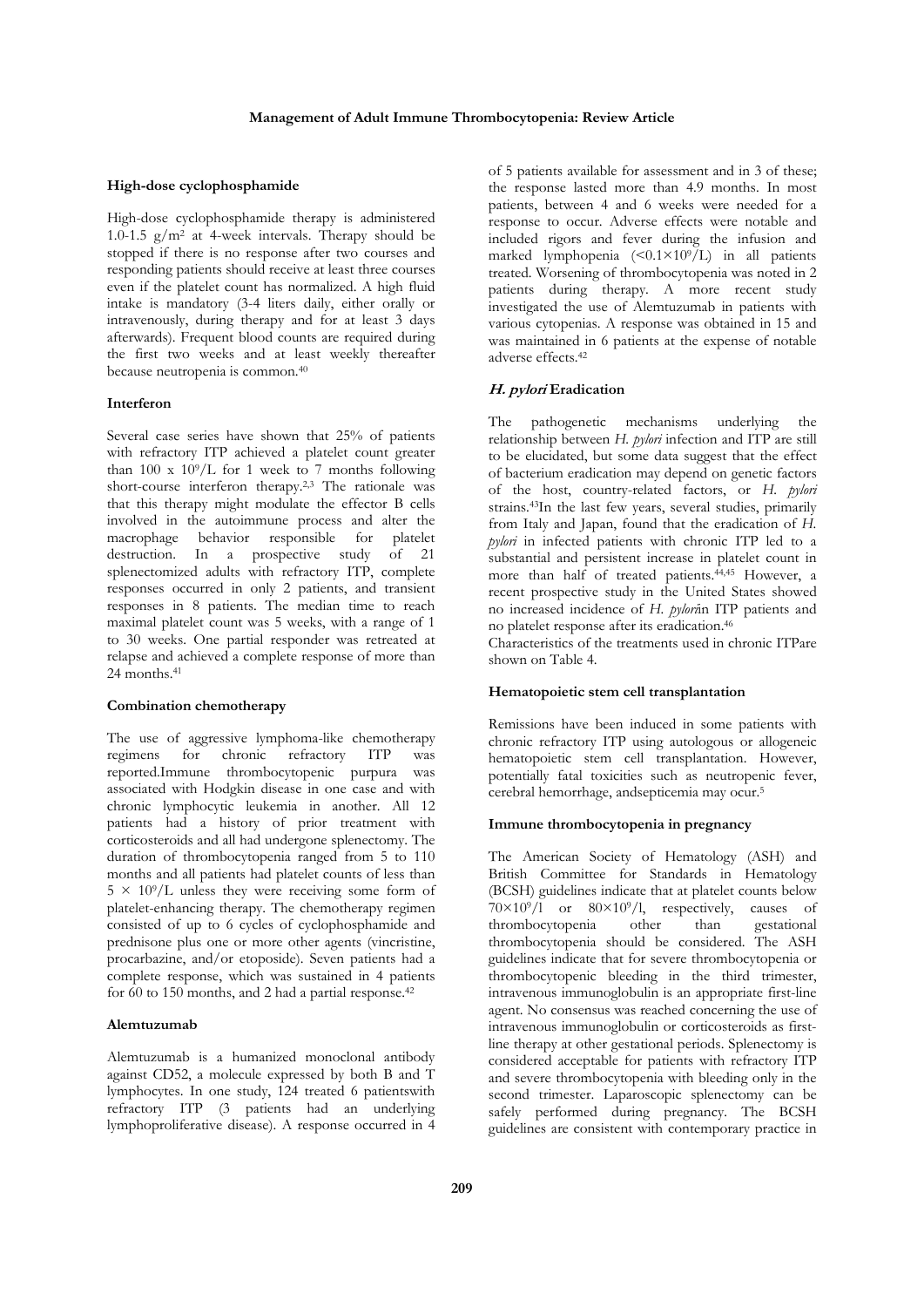recommending that the mode of delivery of a pregnant patient with ITP should be determined based on maternal indications.47 Mothers with ITP require monitoring during pregnancy and may require intervention with agents to raise the platelet count. For most women, however, pregnancy is uncomplicated and even those with severe thrombocytopenia during pregnancy have good outcomes. Fetal loss of approximately 1-2% continues to occur in ITP and remains, so far, unavoidable.48

# **Conclusion**

Management of ITP is similarly difficult with many

therapies posing potential risks that may be worse than the disease. It is generally agreed that bleeding-not platelet count-should be the rationale for treatment. Despite the absence of prospective, controlled studies, there is consensus that bleeding risks are significantly greater in patients with platelet counts  $\langle 20 \times 10^9 \rangle$  $30x10<sup>9</sup>/L$ , and therefore treatment is indicated for these patients; for those with higher platelet counts, but still  $<$  50 x 10<sup>9</sup>/L, treatment is also indicated if accompanied by substantial mucous membrane bleeding. The standard initial treatment for ITP is oral corticosteroids<br>to increase platelet counts. Intravenous to increase platelet counts. Intravenous immunoglobulin or anti-D immunoglobulin can also increase platelet counts and are particularly useful for

|  |  |  |  |  |  | Table 4. Characteristics of the treatments used in chronic immune thrombocytopenia. <sup>40</sup> |  |
|--|--|--|--|--|--|---------------------------------------------------------------------------------------------------|--|
|--|--|--|--|--|--|---------------------------------------------------------------------------------------------------|--|

| Therapy                       | Dose                                       | time               | Response Common side effects                                                                                                                                |
|-------------------------------|--------------------------------------------|--------------------|-------------------------------------------------------------------------------------------------------------------------------------------------------------|
| Prednisone                    | $1-1.5$ mg/kg<br>PO qd                     | 1-4 weeks          | Hypokalemia, gastric upset, sodium and fluid retention,<br>hyperglycemia hypertension, myopathy, osteoporosis infection<br>risk, psychosis                  |
| Dexamethasone                 | 40 mg PO qd $\times$ 1-4 weeks<br>q4 weeks |                    | Same as for prednisone                                                                                                                                      |
| <b>IVIG</b>                   | $1-2$ gr/kg/gdIV 1-4 weeks                 |                    | Aseptic meningitis and thromboemboliallergic reactions, fever,<br>renal, headache                                                                           |
| Anti-D                        | $50-75 \mu g/kg$                           | 1-4 weeks          | Mild hemolytic anemia, chills, nausea                                                                                                                       |
| Rituximab                     | 375 mg/M2<br>IVq4 weeks $\times$ 4         | 3–4 weeks          | Infusional symptoms: fever, chills, headache, bronchospasm,<br>severe B cell reduction and potentialfor infection                                           |
| Eltrombopag+                  | 50-75mg PO gd 4-8 weeks                    |                    | vomiting, dyspepsia, menorrhagia, paresthesia, ecchymosis,<br>myalgia, cataracts, conjunctival hemorrhage, increasedliver<br>functiontests.                 |
| Danazol                       |                                            |                    | 200 mg PO qid 3-6 months Weight gain, fluid retention, seborrhea, hirsutism, vocal changes,<br>amenorrhea, acne, headache, liver toxicity, thrombocytopenia |
| Colchicine                    | $0.6$ mg PO tid                            |                    | 4–8 weeks Diarrhea (may limit therapy), nausea, vomiting                                                                                                    |
| Dapsone                       | 75-100 mg PO<br>qd                         | 4–8 weeks          | Hemolysis, agranulocytosis, aplastic anemia, exfoliative<br>dermatitis, toxic hepatitis, choleostaticjaundice, peripheral<br>neuropathy                     |
| Cyclophosphamide              | 150 mg PO qd                               | 6-8 weeks          | Cytopenias, hemorrhagic cystitis, GI symptoms, sterility,<br>secondary malignancies                                                                         |
| Azathioprine                  | 150 mg PO qd                               | $2 - 10$<br>months | Cytopenias, GI symptoms, secondary malignancies                                                                                                             |
| Cyclosporine                  | 1.25-2.5 $mg/kg$<br>PO bid                 | 3-6 months         | Variable renal insufficiency, hirsutism, gum hyperplasia<br>hepatotoxicity, hypertension, tremor, hypomagnesemia,<br>secondary malignancies                 |
| Mycophenolate<br>mofetil      | $0.5 - 1.0$ g PO<br>bid                    | 3–4 weeks          | Diarrhea, leukopenia, headache, secondary malignancies                                                                                                      |
| High-dose<br>cyclophosphamide | 1.0-1.5 $g/M^2$ IV 1–4 weeks<br>q 4 weeks  |                    | Cytopenias, hemorrhagic cystitis, GI symptoms, alopecia,<br>sterility, cardiomyopathy, secondarymalignancies                                                |
| Combination                   | Several                                    | 1-4 weeks          | Cytopenias, hemorrhagic cystitis, alopecia, dermatitis,                                                                                                     |
| chemotherapy                  | combinations                               |                    | anaphylaxis, GI symptoms, sterility, cardiomyopathy                                                                                                         |
| Vincristine                   | $1-2$ mg<br>IV/week                        | $7-10$ days        | Peripheral neuropathy, alopecia, constipation, local<br>corrosiveeffects if extravasated                                                                    |
| Vinblastine                   | $5-10$ mg<br>IV/week                       | $7-10$ days        | Leukopenia, alopecia, constipation, local corrosive effects if<br>extravasated                                                                              |

Eltrombopag+:This drug has been added in the original table.

**Abbreviations:** PO, per oral; IV, intravenous; SC, subcutaneously; qd, daily; bid, 2 times daily; tid, 3 times daily; qid, 4 times daily: GI, gastrointestinal.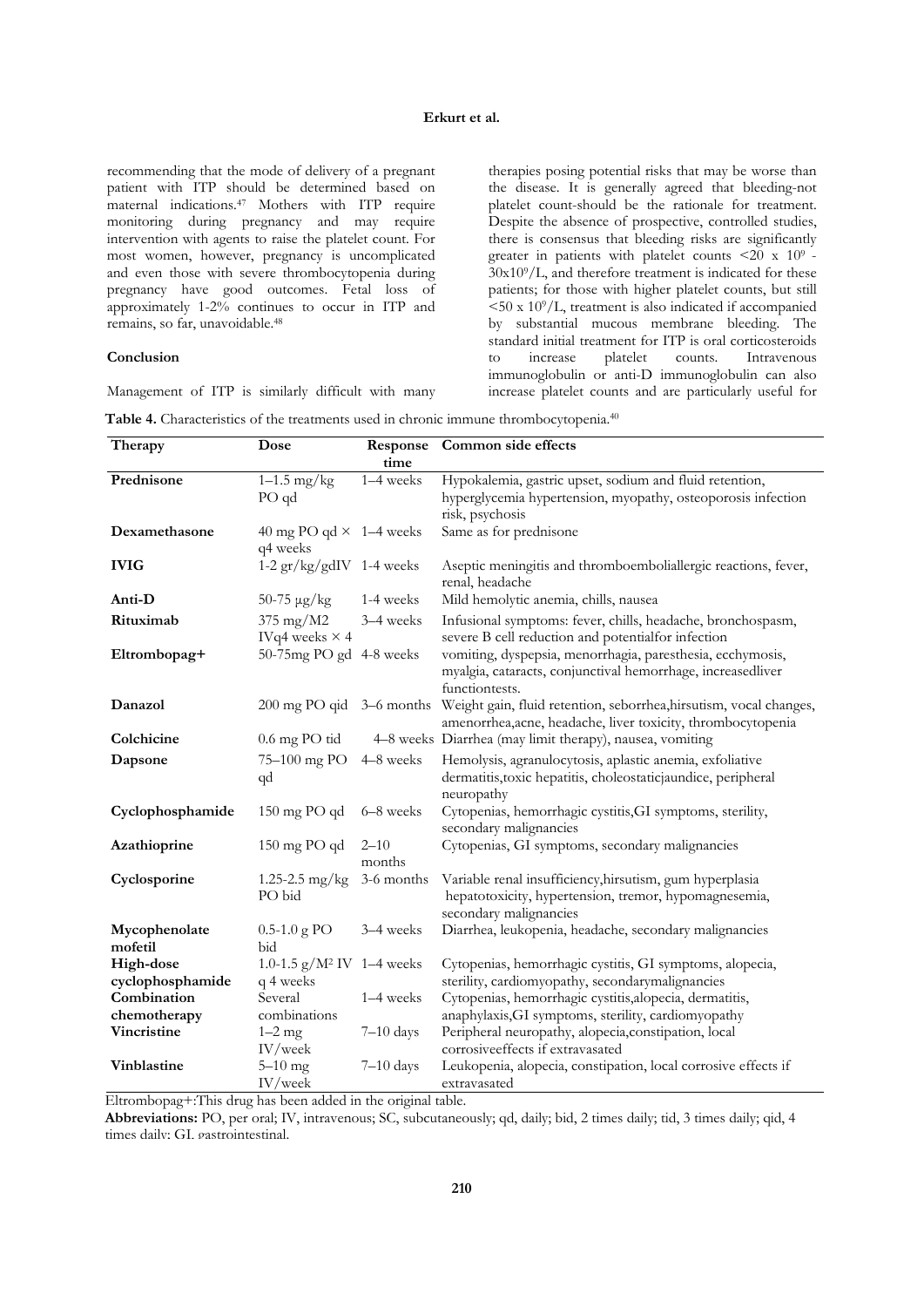#### **Management of Adult Immune Thrombocytopenia: Review Article**

stimulating rapid platelet increases before planned procedures. Splenectomy is traditionally considered the second-line treatment in adults with ITP in whom achieving a safe platelet count with initial prednisone therapy has failed. However, splenectomy is an invasive procedure with some patients relapsing even after several years. Very rare cases of life-threatening or lethal infections may also occur at any time after splenectomy and thus physicians and patients are increasingly reluctant to advise or agree to this treatment approach. Rituximab is an effective treatment for many people with ITP. Other treatments have also been evaluated for chronic refractory ITP, including immunosuppressive agents, alkaloids, mycophenolate mofetil, cyclosporine and danazol in a few randomized, placebo-controlled studies and they cannot currently be recommended, as their efficacy and safety remain unclear. Antiviral therapy is useful in patients with HIV or hepatitis C infection, but no consensus has been reached as to the efficacy of antibiotics to eradicate *Helicobacter pylori*. Thrombopoietin receptor agonists are currently under clinical investigation for the treatment of ITP and may represent an alternative treatment option in the near future.

#### **References**

- 1. Neunert C, Lim W, Crowther M, et. al. The American Society of Hematology 2011 evidence-based practice guideline for immune thrombocytopenia. Blood 2011; 21; 117(16): 4190-207.
- Yang R, Han ZC. Pathogenesis and management of chronic idiopathic thrombocytopenic purpura: an update. Int J Hematol 2000;71:18-24.
- 3. George JN, Woolf SH, Raskob GE, et. al.Idiopathic thrombocytopenic purpura : A practice guideline developed by explicit methods for the American Society of Hematology Blood 1996; 88:3-40.
- 4. British Committee for Standards in Haematology General Haematology Task Force. Guidelines for the investigation and management of idiopathic thrombocytopenic purpura in adults, children and in pregnancy. Br J Haematol 2003; 120: 574-596.
- 5. Provan D, Stasi R, Newland AC, et. al. International consensus report on the investigation and management of primaryimmune thrombocytopenia Blood 2010 14; 115(2): 168-86.
- 6. Stasi R, Evangelista ML, Stipa E, Buccisano F, Venditti A, Amadori S. Idiopathic thrombocytopenic purpura: current concepts in pathophysiology and management. Thromb Haemost 2008; 99: 4-13.
- Psaila B, Bussel JB. Immune thrombocytopenic purpura. Hematol Oncol Clin North Am 2007; 21:743-59.
- 8. Cines DB, McMillan R. Pathogenesis of chronic immune thrombocytopenic purpura. Curr Opin Hematol 2007; 14: 511-4.
- Provan D, Newland A. Idiopathic thrombocytopenic purpura in adults. J Pediatr Hematol Oncol 2003; 25: 1:4-8.
- 10. Cines DB, Bussel JB. How I treat idiopathic thrombocytopenic purpura (ITP). Blood 2005; 1; 106: 2244-51.
- 11. Kaya E, Erkurt MA, Aydogdu I, et. al Retrospective analysis of patients with idiopathic thrombocytopenic purpura from Eastern Anatolia. Med Princ Pract 2007; 16: 100-6.
- 12. Portielje JE, Westendorp RG, Kluin-Nelemans HC, et. al. Morbidity and mortality in adults with idiopathic thrombocytopenic purpura. Blood 2001; 1;97: 2549-54.
- 13. Godeau B, Provan D, Bussel J. Immune thrombocytopenic purpura in adults. Curr Opin Hematol 2007;14:535-56.
- 14. Rodeghiero F. First-line therapies for immune thrombocytopenic purpura: re-evaluating the need to treat. Eur J Haematol Suppl 2008; 69: 19-26.
- 15. Boruchov DM, Gururangan S, Driscoll MC, et. al. Multiagent induction and maintenance therapy for patients with refractory immune thrombocytopenic purpura (ITP). Blood 2007; 110: 3526-31.
- 16. Kuku I, Aydogdu I, Kaya E, et. al. The early and long-term results of oral high-dose methylprednisolone treatment in adult patients with idiopathic thrombocytopenic purpura. Eur J .<br>Haematol 2005: 74: 271-2
- 17. Mazzucconi MG, Fazi P, Bernasconi S, et. al. Therapy with highdose dexamethasone (HDDXM) in previously untreated patients affected by idiopathic thrombocytopenic purpura: a GIMEMA experience. Blood 2007; 109: 1401-7.
- 18. Stevens W, Koene H, Zwaginga JJ, et. al. Chronic idiopathic thrombocytopenic purpura: present strategy, guidelines and new insights. Neth J Med 2006; 64: 356-63.
- 19. Ismet A, Irfan K, Emin K, et. al. Splenectomy results in patients with idiopathic thrombocytopenic purpura: 10 years of experience in Turgut Ozal Medical Center. Clin Lab Haem 2004;  $26.211 - 4$
- 20. Pace DE, Chiasson PM, Schlachta CM, et. al. Laparoscopic splenectomy for idiopathic thrombocytopenic purpura (ITP). Surg Endosc 2003; 17: 95-8.
- 21. Cordera F, Long KH, Nagorney DM et. al. Open versus laparoscopic splenectomy for idiopathic thrombocytopenic purpura: clinical and economic analysis. Surgery 2003; 134: 45-52.
- 22. Lorton JE. Management of asplenic patients. Br J Haematol 1993; 84: 566-9.
- 23. George JN. Management of patients with refractory immune thrombocytopenic purpura. J Thromb Haemost 2006; 4: 1664- 72.
- 24. Zhou Z, Yang R. Rituximab treatment for chronic refractory idiopathic thrombocytopenic purpura. Crit Rev Oncol Hematol 2008; 65: 21-31.
- 25. Psaila B, Bussel JB. Refractory immune thrombocytopenic purpura: current strategies for investigation and management. Br J Haematol 2008; 143: 16-26.
- 26. Arnold DM, Dentali F, Crowther MA, et. al. Systematic review: efficacy and safety of rituximab for adults with idiopathic thrombocytopenic purpura. Ann Intern Med 2007; 21; 147:281.
- 27. Zaja F, Baccarani M, Mazza P, et. al. Dexamethasone plus rituximab yields higher sustained response rates than dexamethasone monotherapy in adults with primary immune thrombocytopenia. Blood 2010; 8;115(14): 2755-62.
- 28. Stasi R, Evangelista ML, Amadori S. Novel thrombopoietic agents: a review of their use in idiopathic thrombocytopenic purpura. Drugs 2008; 68(7): 901-12.
- 29. Kuter DJ, Bussel JB, Lyons RM, et. al. Efficacy of romiplostim in patients with chronic immune thrombocytopenic purpura: a double-blind randomised controlled trial. Lancet 2008; 371(9610):395-403.<br>30. Garvey B. M
- B. Management of chronic autoimmune thrombocytopenic purpura (ITP) in adults. Transfus Sci 1998; 19: 269-77.
- 31. Emilia G, Morselli M, Luppi M, et. al. Long-term salvage therapy with cyclosporin A in refractory idiopathic thrombocytopenic purpura. Blood 2002; 99: 1482-5.
- 32. Kotb R, Pinganaud C, Trichet C, et. al. Efficacy of mycophenolate mofetil in adult refractory auto-immune cytopenias: a single center preliminary study. Eur J Haematol 2005; 75:60-64.
- 33. Provan D, Moss AJ, Newland AC, et. al.. Efficacy of mycophenolate mofetil as single-agent therapy for refractory immune thrombocytopenic purpura. Am J Hematol 2006; 81:19- 25.
- 34. Howard J, Hoffbrand AV, Prentice HG, et. al. Mycophenolate mofetil for the treatment of refractory auto-immune haemolytic anemia and auto-immune thrombocytopenia purpura. Br J Haematol 2002; 117: 712-15.